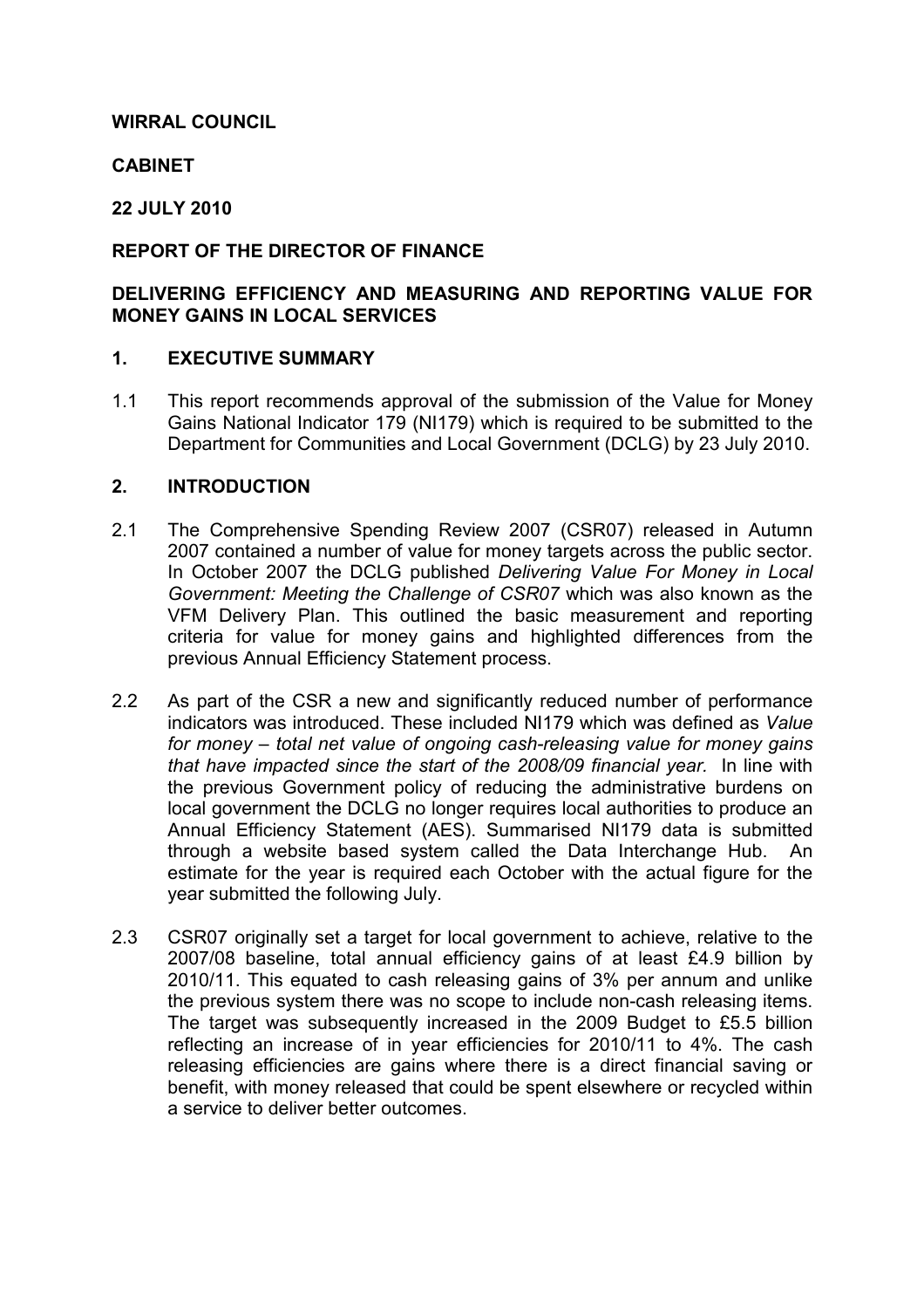- 2.4 Whilst every council was required to achieve efficiency savings it was not the intention that efficiencies cut services for users but that they were found by operating the business using a best business practice approach. Under CSR07 there is no individual target for each local authority but the requirement is for local government as a whole to produce 3%-4% annual cash releasing gains. DCLG has however provided details of how to calculate the baseline expenditure.
- 2.5 In December 2008 the DCLG issued the Council Tax and Non-Domestic Rating (Demand Notices) (England) (Amendment) (No. 2) Regulations. These require local authorities to include efficiency information on Council Tax bills and within the accompanying Council Tax booklet from the 2009/10 billing round. This information is based upon the NI179 submission.

# 3. ASSESSING EFFICIENCY GAINS

### 3.1 The Baseline expenditure

- 3.1.1 The Baseline expenditure was calculated from the 2007/08 local authority net revenue and capital expenditure forecasts excluding Schools and Benefits expenditure. A share of Passenger Transport Authority and Waste Disposal Authority budgets, based upon the proportionate share of the levies, is included. Under the new efficiency regime capital expenditure is now included within the Baseline.
- 3.1.2. The Wirral Baseline spend was calculated at £351.2 million producing a cumulative efficiency target of £21.4 million for 31 March 2010. The DCLG also allows an alternative calculation based upon the 2007/08 outturn. For Wirral the outturn was £350.7 million which has only a marginal impact on the annual target.
- 3.1.3 In accordance with the projections in CSR07 the cumulative efficiency targets for future years are 6.1% of the Baseline for 2009/10 (equates to £21.4 million) and 10.3% for 2010/11 (equates to £36.2 million).

## 3.2 Analysis of efficiency gains

- 3.2.1 NI179 does not require efficiency gains to be analysed across prescribed headings as was the case with the Annual Efficiency Statement nor is there a prescribed format for providing any supporting information. The Appendix contains the analysis for Wirral which is broadly in line with the AES format using departments rather than service categories.
- 3.2.2 Efficiency gains from the Passenger Transport and Waste Disposal Authorities have been apportioned in accordance with the levy.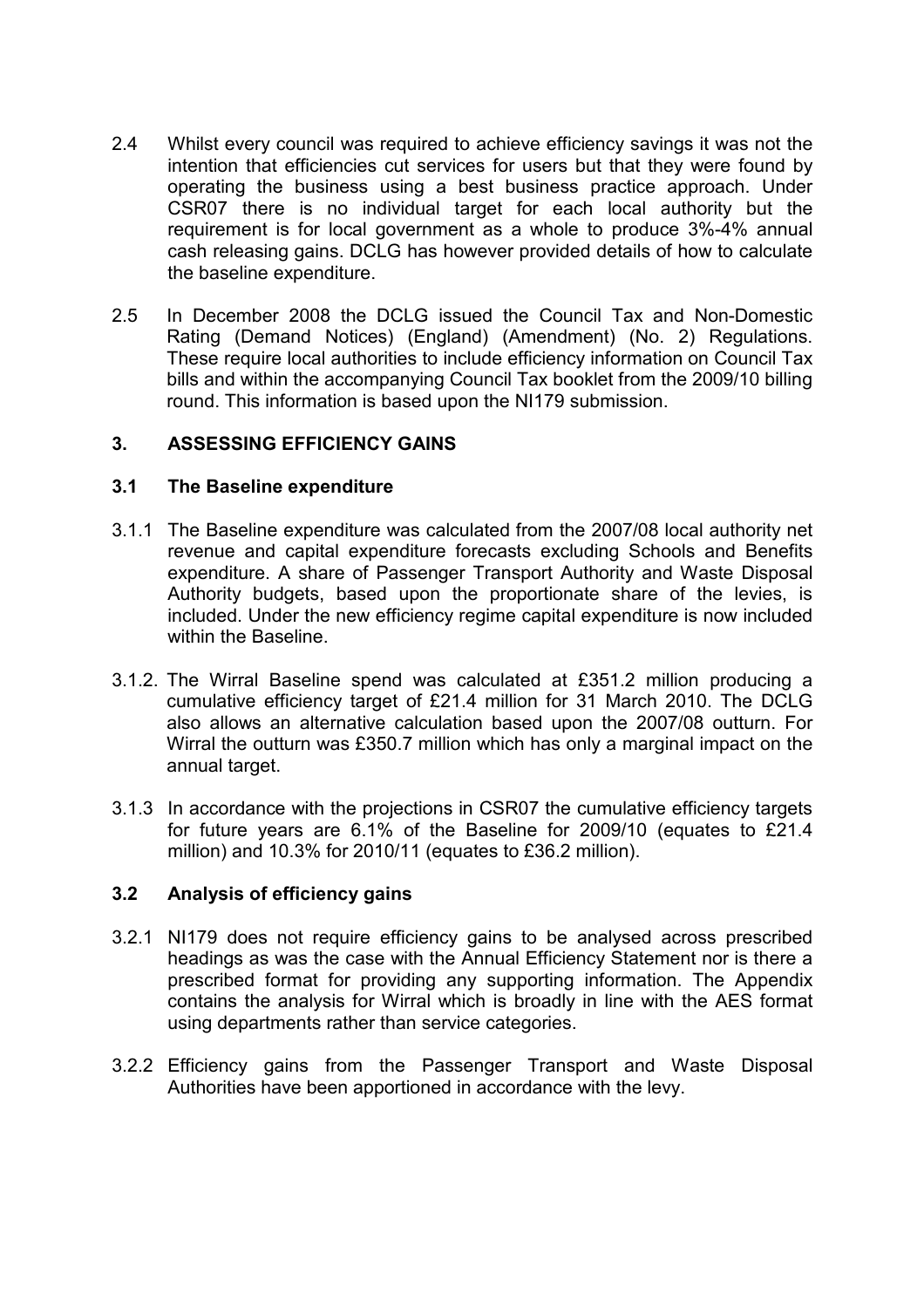# 3.3 Assessing efficiency gains

- 3.3.1 The definition of ongoing cash-releasing gains relates to raising productivity and enhancing value for money. To be eligible, measures must evidence an improvement of outputs compared to inputs and not result in deterioration in the overall effectiveness of the service. Gains can occur through:-
	- Reduced inputs for the same or improved outputs.
	- Reduced unit costs to meet increased demand for service.
	- Increased demand for services and better income collection.
	- Reallocation of inputs from a low priority to a high priority area so that the overall service effectiveness for a particular client group improves.
	- Asset optimisation and the sale of surplus, formerly operational assets.
	- Withstanding the impact of inflation.
- 3.3.2 Activity not meeting the definition of ongoing cash-releasing gains include:
	- Improvements in service quality.
	- Any action leading to a reduction in overall effectiveness of a service.
	- Imposition of new or increased charges to the public or business.
	- Reclassification of activities not changing either inputs or outputs.
	- Transfer of costs and subsidies to other public sector organisations.
	- Arbitrary cuts in payments to the Voluntary and Community Sector.
- 3.3.3 Eligible gains need to be ongoing for at least two years after first implemented and represent the potential to release resources for use elsewhere. Although improvements to service quality may be beneficial to Council Taxpayers, these cannot be counted. The NI179 calculation should be certified, and approved, by the Leader, the Chief Executive and the Chief Financial Officer of the Council. The DCLG expects that the principal measure of scrutiny will be through internal audit and assurance processes. However gains may be subject to external assessment by the Audit Commission.

### 3.4 Key dates in delivering and reporting

3.4.1 The timetable relating to NI179 reporting for 2009/10 is:-

| l Date          | Action                                                   |
|-----------------|----------------------------------------------------------|
| 23 October 2009 | Authorities submit forecast cumulative gains for 2009/10 |
| 23 July 2010    | Authorities submit actual cumulative gains               |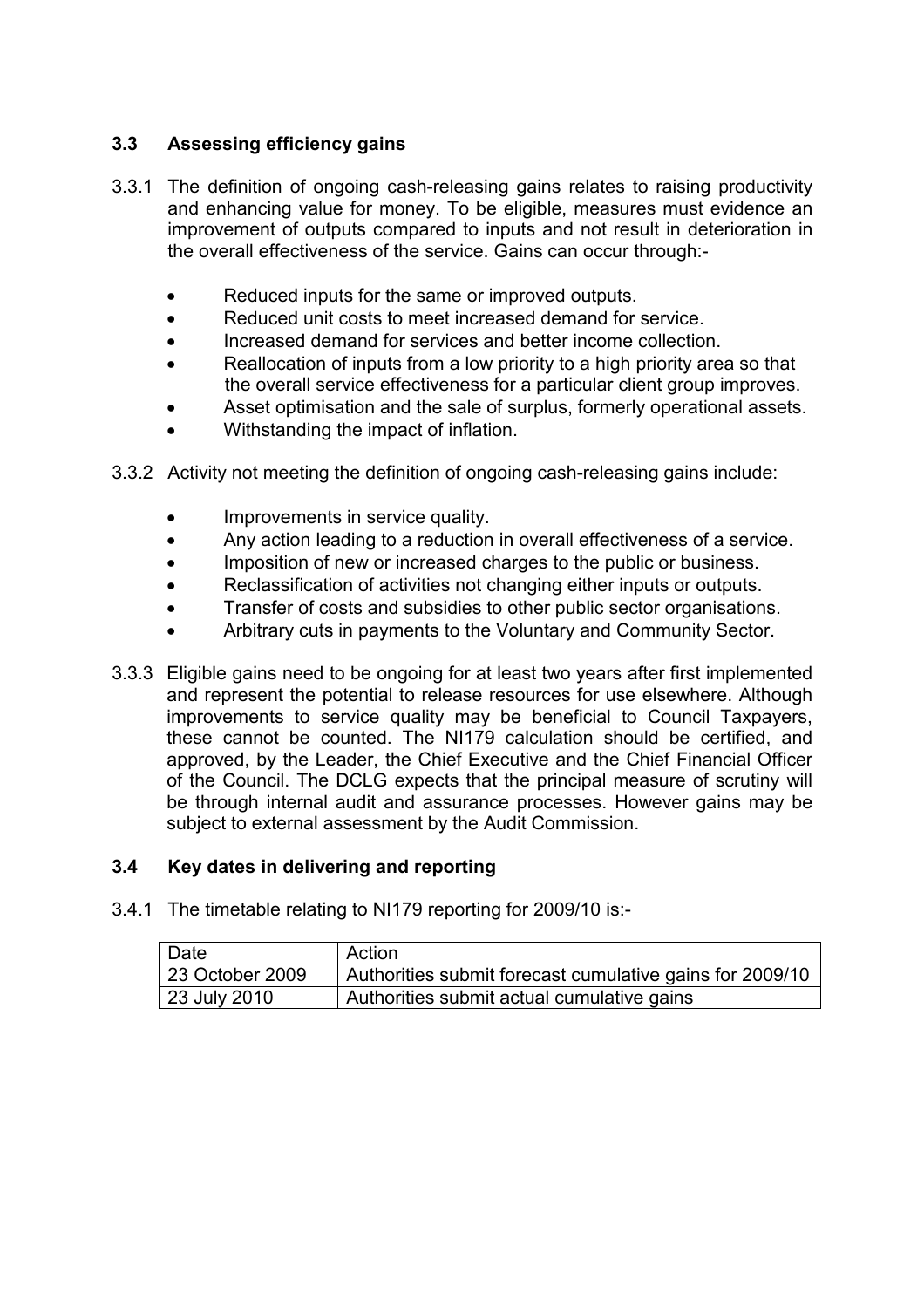# 4. NATIONAL INDICATOR 179 2009/10 FORECAST

- 4.1 The basic principles within the NI 179 framework are:-
	- When setting the annual budget the Council must identify actions to improve efficiency and quantify the estimated expected gains;
	- After the end of the financial year the Council must identify the impact of the actions taken for the year in question.
	- Claimed efficiency gains will only be valid if service quality has been maintained.
- 4.2 The forecast for 2008/09 of £24,634,000 was submitted to the Data Interchange Hub in October 2009. This is substantially above the baseline requirement as it comprised cash releasing efficiencies within 2008/09 plus a large element relating to previous efficiencies.
- 4.3 In recognition of the significant gains made within the 2004 Spending Review period the DCLG allowed authorities who exceeded the 2004 cash releasing efficiencies target to carry forward the amount of the excess above the target into the CSR07 period.
- 4.4 The cash releasing efficiencies for 2009/10 were based upon those included within the 2009/10 revenue budget adjusted for those items (e.g. increases in fee income) which although producing benefits did not meet the defined criteria under NI179. The figures were refined in line with the predicted likelihood of achievement as per the monthly summary financial monitoring statement for September 2009.
- 4.5 In determining the impact upon service delivery the Authority has used available performance data. However, the new national indicator set from 2008/09 means that direct comparability between years has not always been possible.

### 5. NATIONAL INDICATOR 179 ACTUAL 2009/10

- 5.1 The Appendix sets out the Council strategy and provides details of the efficiencies achieved during the year. It also explains the linkages with partner agencies both through the Local Area Agreement, and through the provision of joined up customer services. It states the Council commitment towards improving its priority areas as well as keeping Council Tax at affordable levels with service re-engineering the key to identifying resources for re-allocation.
- 5.2 The cumulative efficiencies at 31 March 2009 are £26.9 million. These are above the forecast figure and also well ahead of the target of £21.4 million essentially because the first year performance was boosted by the inclusion of the surplus efficiencies from the previous efficiency regime.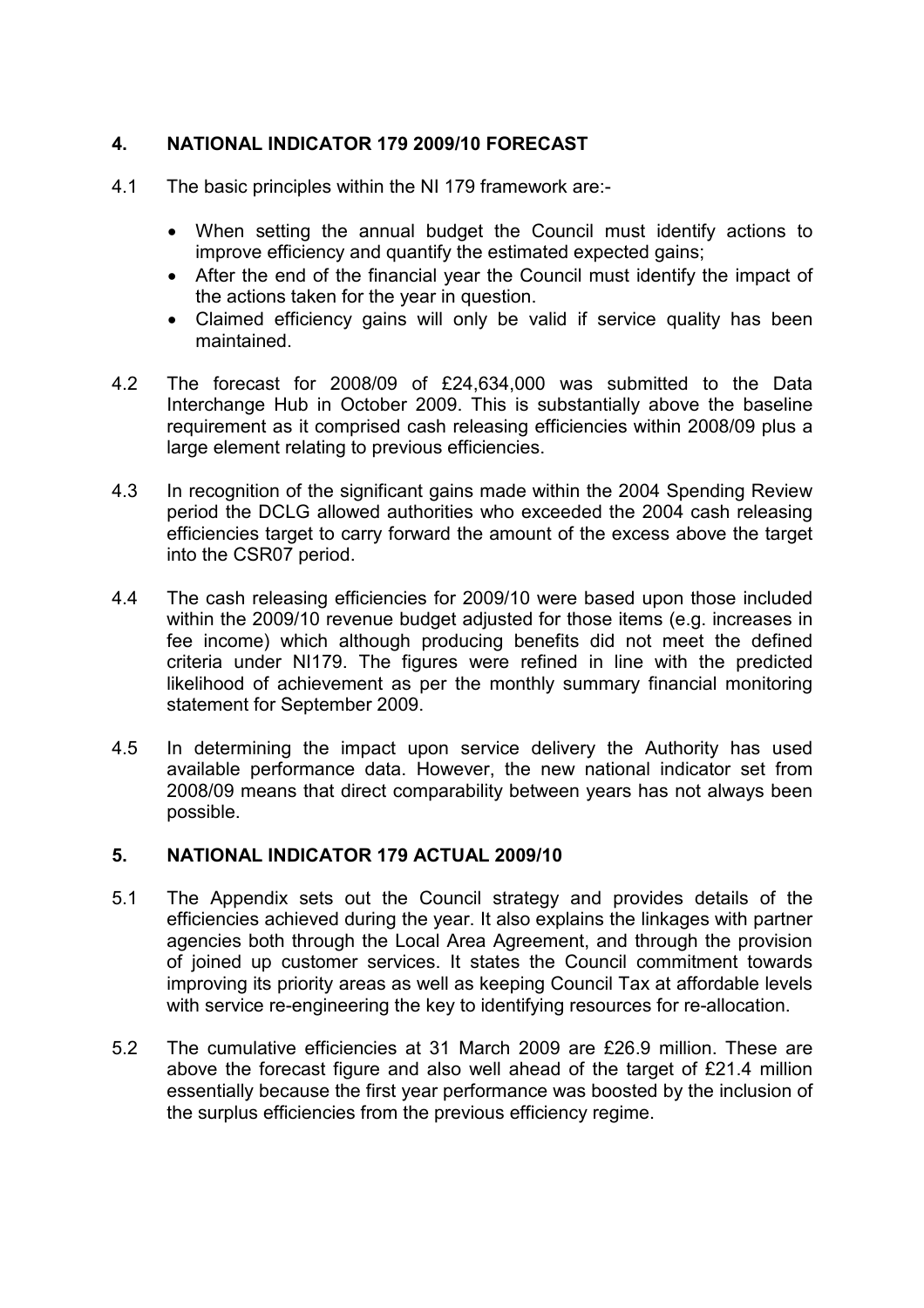- 5.3 The key areas and issues for 2009/10 were:
	- a. The various budget options included efficiencies from working with others as well as savings packages that encompassed increased income or the use of Government grants. The latter items, and some of the savings identified, were outside the scope of eligible efficiencies.
	- b. Retendering of a number of contracts produced significant efficiencies in the year including social care provision and gas and electricity contracts.
	- c. Continuing progress on Risk Management and Treasury Management initiatives again resulted in significant resources being released during the year.
	- d. Information received from the Merseyside Integrated Transport Authority is incorporated. At the point of writing this report Information is awaited from the Merseyside Waste Disposal Authority. This will be included if received before the NI 179 submission date.

# 6. FINANCIAL AND STAFFING IMPLICATIONS

- 6.1 The calculated cumulative target for Wirral was to achieve efficiency savings of £21.4 million by 31 March 2010.
- 6.2 The 2009/10 cash releasing efficiency gains total £9.1 million. These are added to the 31 March 2009 declared efficiencies of £17.8 million (including allowable gains of £8.1 million brought forward from the previous efficiency regime). This produces a cumulative total at 31 March 2010 of £26.9 million of cash releasing efficiency gains.
- 6.3 There are no staffing implications arising directly from this report.

# 7. EQUAL OPPORTUNITIES IMPLICATIONS

7.1 There are none arising directly from this report.

### 8. HUMAN RIGHTS IMPLICATIONS

8.1 There are none arising directly from this report.

### 9. COMMUNITY SAFETY IMPLICATIONS

9.1 There are no specific implications arising from this report.

### 10. LOCAL MEMBERS SUPPORT IMPLICATIONS

10.1 There are no specific implications for any Member or Ward.